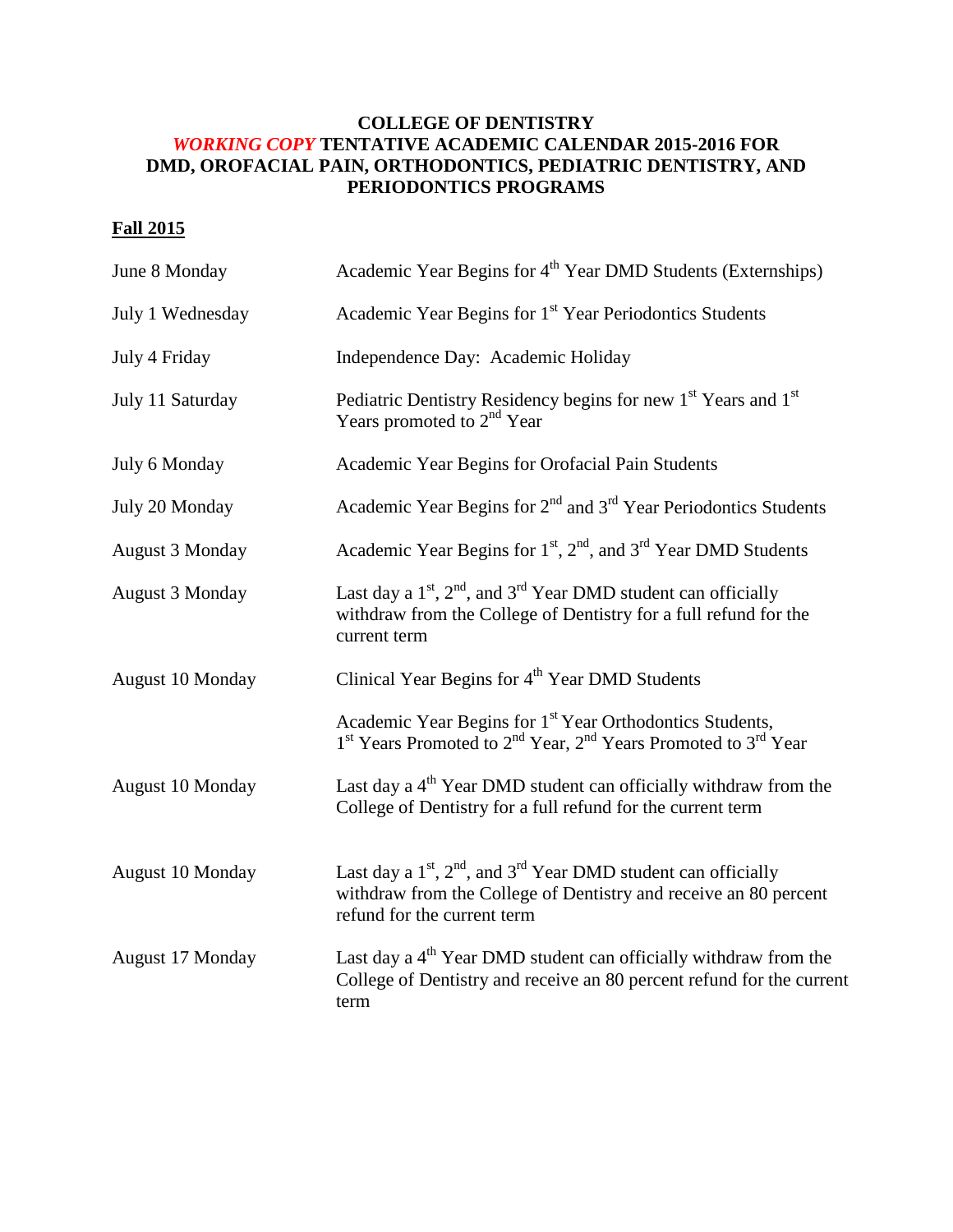| September 7 Monday                   | Labor Day: Academic Holiday                                                                                                                                            |
|--------------------------------------|------------------------------------------------------------------------------------------------------------------------------------------------------------------------|
| September 8 Tuesday                  | Last day a $1st$ , $2nd$ , and $3rd$ Year DMD student can officially<br>withdraw from the College of Dentistry and receive a 50 percent<br>refund for the current term |
| September 8 Tuesday                  | Last day a 4 <sup>th</sup> Year DMD student can officially withdraw from the College<br>of Dentistry and receive a 50 percent refund for the current term              |
| November 26, 27<br>Thursday & Friday | Thanksgiving Holidays: Academic Holidays                                                                                                                               |
| December (TBD)                       | Winter Break Begins After Last Class or Clinic for DMD,<br>Orthodontics, and Periodontics Students                                                                     |
| December 14-27                       | Winter Break Begins for 2 <sup>nd</sup> Year Pediatric Dentistry Residents                                                                                             |
| December 18 Friday                   | Winter Break begins for Orofacial Pain Students                                                                                                                        |
| December                             | 1 <sup>st</sup> Year Pediatric Dentistry Residents May Use Bonus Days for<br>Winter Break if Clinic is Covered Adequately                                              |

## **Spring 2016**

| January 4 Monday   | Classes/Clinics Resume for All Students/Residents: DMD,<br>Orofacial Pain, *Pediatric Dentistry*, Orthodontics, and<br>Periodontics |
|--------------------|-------------------------------------------------------------------------------------------------------------------------------------|
| January 18, Monday | Martin Luther King, Jr. Birthday Observed: Academic Holiday                                                                         |
| April (TBD)        | Spring Break for DMD, Orthodontics, and Periodontics Students                                                                       |
| (TBD)              | Spring Break for Orofacial Pain Students (National Conference)                                                                      |
| May 6 Friday       | Academic Year Ends for Graduating DMD Students                                                                                      |
| May 8 Sunday       | <b>University Commencement</b><br>College of Dentistry Hooding Ceremony                                                             |